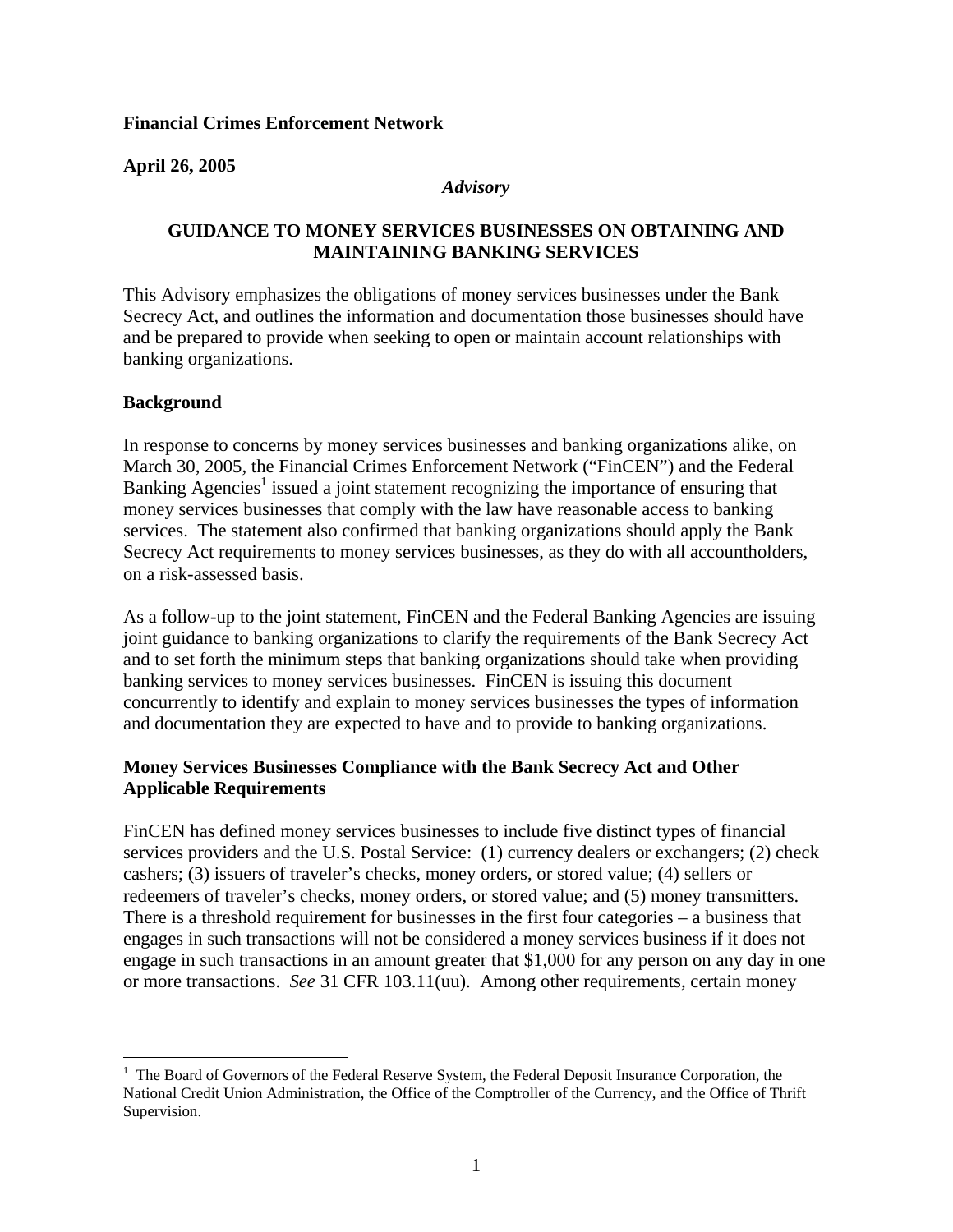servicesbusiness principals are required to register with  $FinCEN<sup>2</sup>$  Additionally, many states require money services businesses to obtain a license.

Money services businesses provide valuable financial services, especially to individuals who may not have ready access to the formal banking sector. Like other financial institutions, money services businesses must take reasonable steps to guard against money laundering and the financing of terrorism by assessing the risks and vulnerabilities associated with their operations and understanding and complying with the requirements of the Bank Secrecy Act andapplicable state laws.<sup>3</sup> It is critical that the money services business industry maintain the same level of transparency, including the implementation of the full range of anti-money laundering controls required by law, as do banking organizations.

The money services business industry has, as a whole, joined us in the fight against money laundering and the financing of terrorism by diligently implementing the requirements of the Bank Secrecy Act as well as similar state-based requirements. Industry leaders have made compliance a top priority. Yet the money services business industry, and the range of products and services offered and customer bases served, are extremely diverse. Thus, over the past several years, we have devoted considerable resources to conduct aggressive outreach and education campaigns concerning Bank Secrecy Act requirements.<sup>[4](#page-1-2)</sup> Despite those efforts, some in the industry, particularly those that offer these services only as an ancillary component of their primary business, appear to be unfamiliar with or unaware of their obligations under the Bank Secrecy Act, even if they have been in business for some time.

Given the importance of compliance with the anti-money laundering requirements to the protection of our financial system and our national security, money services businesses that fail to comply with even the most basic requirements of the Bank Secrecy Act, such as registration with FinCEN if required, not only are subject to regulatory and law enforcement scrutiny, but also are likely to lose banking services that enable them to function. We will continue to work closely with the Internal Revenue Service and state regulators going forward to ensure compliance while at the same time providing all money services businesses with the necessary resources and support.

103.11(uu) both on its own behalf and as an agent for others is required to register). 3

 $\overline{a}$ 

<span id="page-1-0"></span><sup>&</sup>lt;sup>2</sup> See 31 CFR 103.41. The registration requirement applies to all money services businesses (whether or not licensed as a money services business by any state) except the U.S. Postal Service; agencies of the United States, of any state, or of any political subdivision of a state; issuers, sellers, or redeemers of stored value, or any person that is a money services business solely because that person serves as an agent of another money services business (however, a money services business that engages in activities described in §

<span id="page-1-1"></span><sup>&</sup>lt;sup>3</sup> A comprehensive summary of the Bank Secrecy Act requirements applicable to money services businesses is located at [www.msb.gov.](http://www.msb.gov/)

<span id="page-1-2"></span>Additional resources are provided for money services businesses at the end of this Advisory.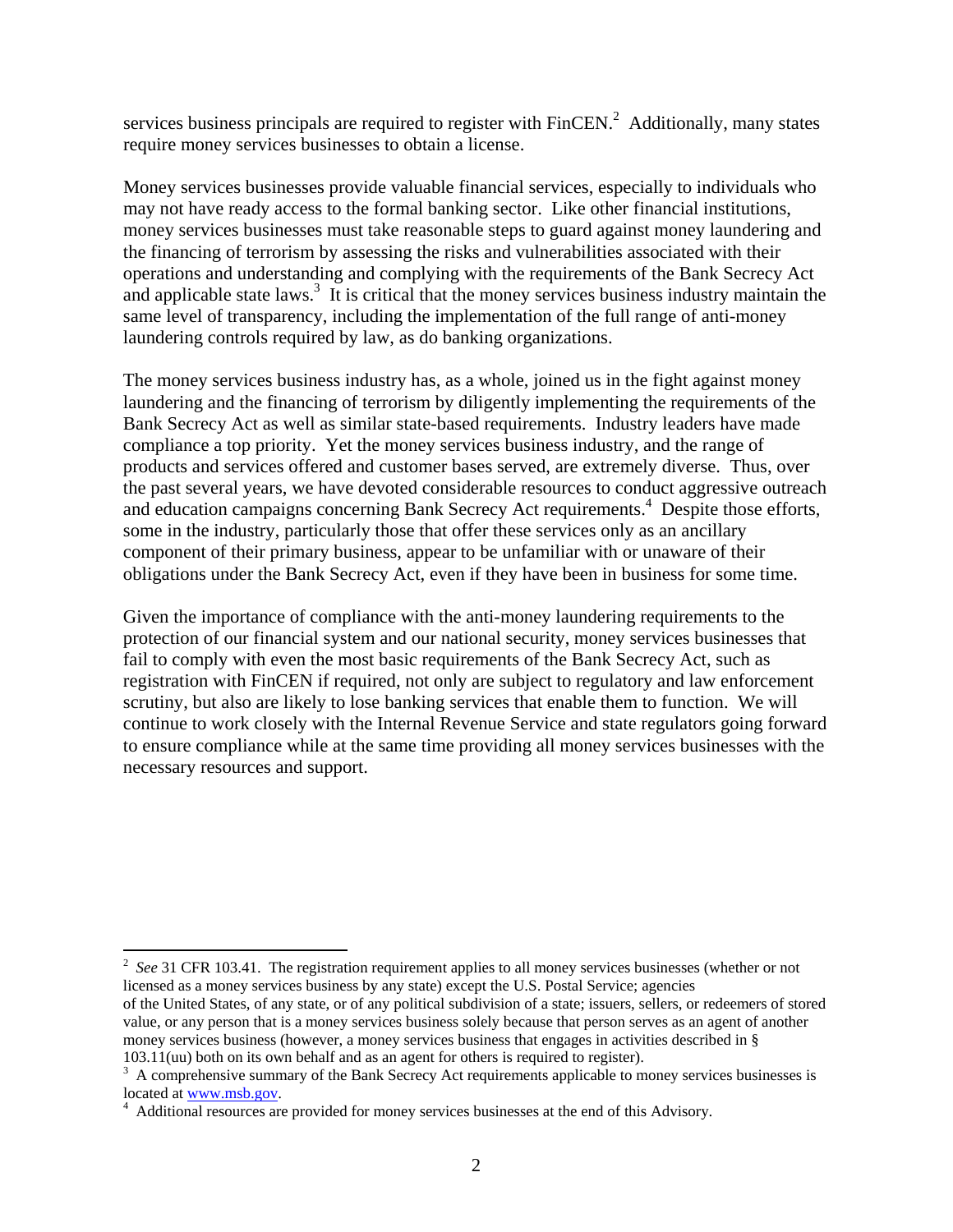# **Obtaining Banking Services – Basic Information Concerning the Money Services Business and Account Activity**

Banking organizations have been instructed, at a minimum, to take the following steps when determining whether to open or maintain an account for a money services business:

- Obtain basic identifying information about the money services business through the application of their Customer Identification Program;<sup>[5](#page-2-0)</sup>
- □ Confirm FinCEN registration, if required;
- $\Box$  Confirm compliance with state or local licensing requirements, if applicable;
- □ Confirm agent status, if applicable; and
- Conduct basic risk assessment to determine the level of risk associated with the account to solicit additional information, as deemed necessary.

A money services business should be prepared to provide this information to its banking organization when seeking to open an account or when requested to do so by its banking organization for purposes of maintaining an existing account relationship. Registration with FinCEN, if required, and compliance with any state licensing requirements represent the most basic of compliance obligations for money services businesses; a money services business operating in contravention of registration or licensing requirements would be violating Federal and possibly state laws.  $\frac{6}{9}$  $\frac{6}{9}$  $\frac{6}{9}$  As a result, banking organizations will require confirmation of a money services business's registration and licensing status prior to opening an account.

The extent to which a banking organization will seek additional information from a money services business beyond the minimums outlined above will be dictated by the banking organization's assessment of the level of risk posed by the individual customer. Care has been taken to remind the banking industry that not all money services businesses pose the same level of risk, and that not all money services businesses will always require additional due diligence. In some cases, the amount of additional customer due diligence performed by a banking organization will be negligible. In other situations, the additional due diligence performed will be extensive.

Like other financial institutions subject to the Bank Secrecy Act, money services businesses must assess the risks of their operations as a step in developing effective anti-money laundering programs. Money services businesses seeking to obtain or maintain account relationships with banking organizations should be prepared to provide information or explanation to their banking organizations about the risks associated with the services offered, the customer base, the markets served, and the locations of the money services business.

<span id="page-2-0"></span> $\overline{a}$ 5 Banking organizations are required to implement a Customer Identification Program. *See* 31 CFR 103.121 (FinCEN); 12 CFR 21.21 (Office of the Comptroller of the Currency); 12 CFR 208.63(b), 211.5(m), 211.24(j) (Board of Governors of the Federal Reserve System); 12 CFR 326.8(b) (Federal Deposit Insurance Corporation); 12 CFR 563.177(b) (Office of Thrift Supervision); 12 CFR 748.2(b) (National Credit Union Administration). 6

<span id="page-2-1"></span> $\delta$  In addition to violating the FinCEN registration regulation, which can result in both civil and criminal penalties, failure to register with FinCEN is a violation of 18 U.S.C. 1960. *See U.S. v. Uddin*, No. 04-CR-80192 (E.D.Mich. April 11, 2005). Under certain circumstances, failure to obtain a required state license to operate a money services business can also result in a violation of 18 U.S.C. 1960. *See U.S. v. Velastegui*, 199 F.3d 590  $(2<sup>nd</sup> Cir. 1999)$ .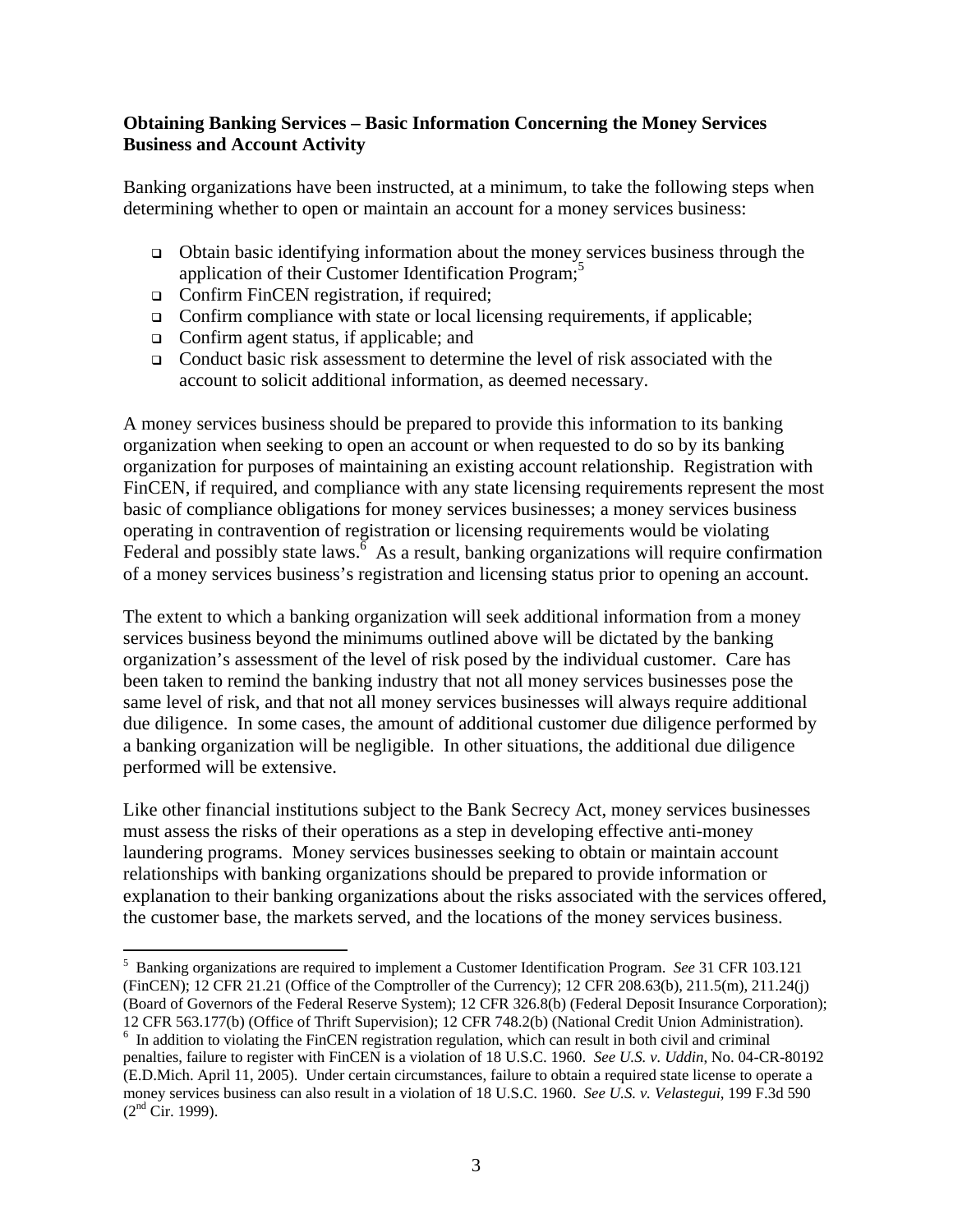Such information may be very simple for many small money services businesses operating in local areas with limited products, in contrast with sophisticated, global money services businesses. Accordingly, money services businesses should be prepared to provide and explain to their banking organizations certain basic operational information:

• Types of products and services offered by the money services business

A money services business should help its banking organization understand –

- $\boxtimes$  the categories of services engaged in by the particular money service business;
- $\boxtimes$  whether the money service business is a "principal" (with a fleet of agents) or an agent of another money services business;
- $\boxtimes$  whether the money services business is new or an established operation; and
- $\boxtimes$  whether or not money services represent a primary or ancillary aspect of the business (such as a grocery store that derives a small fraction of its overall revenue from cashing checks).
- Location(s) and Market(s) served by the money services business

A money services business should help its banking organization understand –

- $\boxtimes$  the markets it targets;
- $\boxtimes$  the locations it serves:
- $\boxtimes$  whether it offers international services; and
- $\boxtimes$  whether it caters exclusively to local residents.

### • Anticipated account activity

A money services business should help its banking organization understand –

- $\boxtimes$  the services the business intends to use, such as currency deposits or withdrawals, check deposits, or funds transfers;
- $\boxtimes$  the branch locations the business intends to use;
- $\boxtimes$  estimated transaction amounts:
- $\boxtimes$  any external or seasonal factors that may impact expected transactions.
- Purpose for the account

A money services business should be prepared to explain to its banking organization the purposes for which its accounts would be used. For example, a money transmitter might require a bank account to remit funds to its principal U.S. clearing account or may intend to use the account to remit funds cross-border to foreign-based agents.

Finally, banking organizations have been advised to take additional steps in circumstances where, based on the collection of the information described above, heightened risk has been identified. Once again, care has been taken to explain that these additional steps are not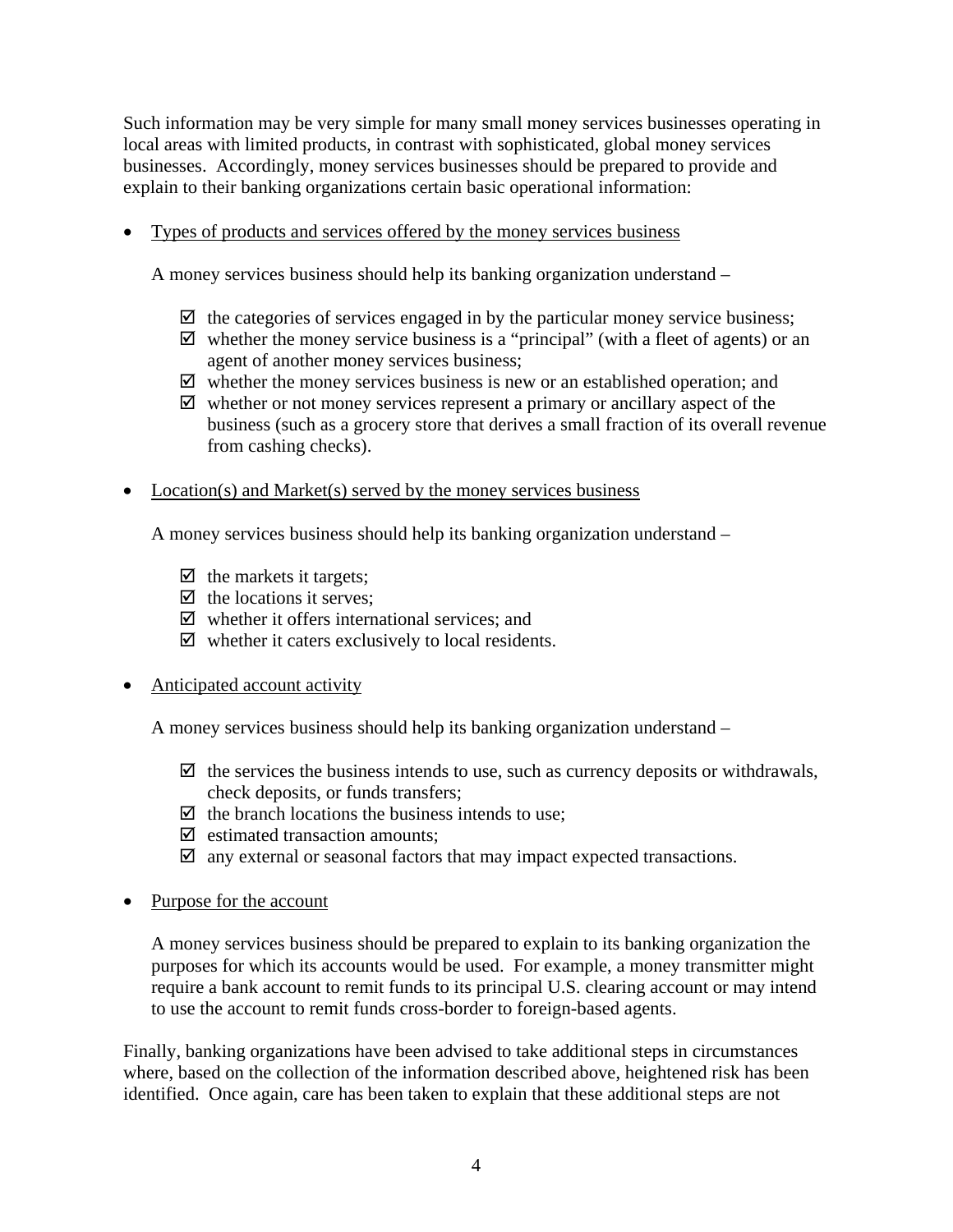appropriate in all cases and should not be considered the standard to be applied to all money services business accounts. Money services businesses should nonetheless be prepared to provide additional information to banking organizations, including details into the operation of their business and their anti-money laundering program. Such additional information could include –

- $\boxtimes$  The money services business's anti-money laundering program;<sup>[7](#page-4-0)</sup>
- $\boxtimes$  The results of the money services business's independent testing of its anti-money laundering program;<sup>[8](#page-4-1)</sup>
- $\boxtimes$  Review list of agents, including locations, within or outside the United States, that will be receiving services directly or indirectly through the money services business account;
- $\boxtimes$  Written procedures for the operation of the money services business;
- $\boxtimes$  Written agent management and termination practices for the money services business; or
- $\boxtimes$  Written employee screening practices for the money services business.

Given the diversity of the money services business industry, and the directive in our regulations to apply the requirements of the Bank Secrecy Act on a risk-assessed basis, the extent and content of information identified above will vary markedly.

# **314(b) Voluntary Information Sharing**

 $\overline{a}$ 

Section 314(b) of the USA PATRIOT Act of 2001 allows certain financial institutions, after providing notice to FinCEN, to voluntarily share information with each other for the purpose of identifying and, where appropriate, reporting possible money laundering or terrorist financing under protection of legal safe harbor.<sup>[9](#page-4-2)</sup>

Banks and money services businesses can utilize Section 314(b) information sharing to work together to identify money laundering and terrorist financing. While participation in the

<span id="page-4-0"></span> $7$  FinCEN's regulations require money services businesses to establish anti-money laundering programs tailored to their operations and the risks posed. 31 CFR 103.125. For example, the anti-money laundering program of a small money services business involved solely in the transmission of funds in small amounts will differ dramatically from the global money services business with both domestic and foreign agents. 8

<span id="page-4-1"></span><sup>&</sup>lt;sup>8</sup> FinCEN's regulations do not require money services businesses to retain outside auditors to conduct the independent test of an anti-money laundering program. 31 CFR 103.125; 67 Fed. Reg. 21114 (Apr. 29, 2002) at 21115. This is especially important for small money services businesses that may not have the ability to retain an outside auditing firm.

<span id="page-4-2"></span><sup>&</sup>lt;sup>9</sup> Section 314(b) of the USA PATRIOT Act, as implemented by 31 CFR 103.110, establishes a safe harbor from liability for a financial institution or association of financial institutions that voluntarily chooses to share information with other financial institutions for the purpose of identifying and, where appropriate, reporting money laundering or terrorist activity. To avail itself of the 314(b) safe harbor, a financial institution must comply with the requirements of the implementing regulation, 31 CFR 103.110, including notice to FinCEN, verification that the other financial institution has submitted the requisite notice, and restrictions on the use and security of information shared. The safe harbor afforded by Section 314(b) is only available to financial institutions that are required to implement an anti-money laundering program, which includes banks regulated by a federal functional regulator (*see* 31 CFR 103.120) and money services businesses (*see* 31 CFR 103.125). For additional information on the 314(b) voluntary information sharing program, or to submit a notice to FinCEN to share information voluntarily, please refer to [www.fincen.gov](http://www.fincen.gov/).